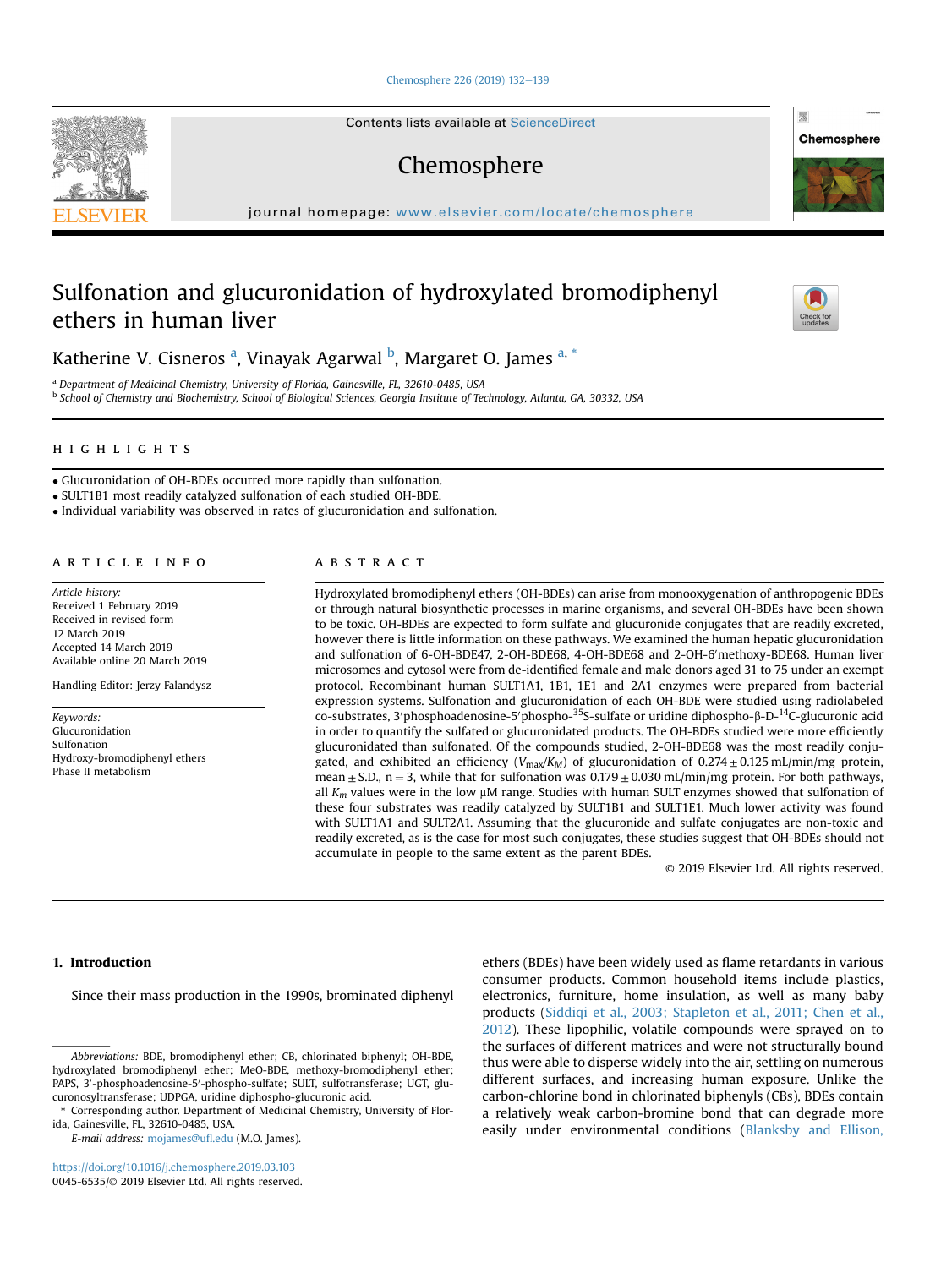[2003\)](#page-6-0). Despite this, BDEs are persistent contaminants in various environmental compartments including air, sediment, and soil, as well as in various marine organisms and wildlife [\(Christensen and](#page-6-0) [Platz, 2001; Strandberg et al., 2001; Song et al., 2004; Yogui and](#page-6-0) [Sericano, 2009\)](#page-6-0). Furthermore, BDEs have been shown to accumulate in various mammalian biological samples including breast milk, placenta, adipose tissue and blood [\(Darnerud et al., 2001\)](#page-6-0), and have been found to have endocrine disrupting properties including reproductive, thyroid, and neurodevelopmental effects ([Dishaw](#page-6-0) [et al., 2014\)](#page-6-0). Effects on the thyroid system are thought to occur because of the similarity of BDEs and OH-BDEs to thyroid hormone, however mechanisms of toxicity are still poorly understood.

About a decade after their introduction, reports surfaced regarding the potential toxicity associated with brominated flame retardants and BDEs were discontinued and removed from mass production. BDE47, specifically, was widely used in polyurethane foam but was phased out in 2004. However, BDEs persist in household surfaces such as old furniture, upholstery, and insulation and eventually leach out into the air and can settle in dust particles. Stapleton et al. reported that BDEs were widely found in dust samples collected around the home and from there, BDEs can be absorbed dermally, inhaled, or ingested when coming into contact with foodstuffs [\(Stapleton et al., 2005\)](#page-7-0). The National Report on Human Exposure to Environmental Chemicals and additional studies showed that out of 10 BDEs tested, BDE47 demonstrated the highest levels in blood serum ([CDC, 2009; Sjodin et al., 2018\)](#page-6-0). Levels for BDE47 in the U.S. population are roughly 3 to 10 times higher than levels in populations from different studies conducted in European countries ([Sjodin et al., 2018\)](#page-7-0). A study conducted in China in 2017 quantified BDEs and OH-BDEs in human serum and their findings showed that BDE47 and 6-OH-BDE47 were the congeners present at highest concentrations in the samples studied [\(Xu et al.,](#page-7-0) [2018\)](#page-7-0).

Research has demonstrated that phase I monooxygenation of BDEs gives rise to hydroxylated brominated diphenyl ethers (OH-BDEs), see Fig. 1. BDE47 undergoes cytochrome P450-dependent oxidative metabolism in human liver microsomes to several hydroxylated metabolites, 3-OH-BDE47, 5-OH-BDE47, 6-OH-BDE47, 4- OH-BDE42, 4'-OH-BDE49, and 2'-OH-BDE66 ([Erratico et al., 2013;](#page-6-0) [Feo et al., 2013\)](#page-6-0). Other BDEs were also hydroxylated by CYP2B6 ([Erratico et al., 2012; Gross et al., 2015\)](#page-6-0). OH-BDEs are a topic of concern because in some cases, they are more toxic than the parent compound. For example, evaluation of the effects of several environmentally relevant OH-BDEs, including 6-OH-BDE47, on the expression of catalytic activity of aromatase using a H295R human adrenocortical carcinoma cell line showed that 6-OH-BDE47 caused

a significant reduction of aromatase by 98.2% while BDE47 had no effect ([Canton et al., 2005](#page-6-0)).

Not all OH-BDEs arise from monooxygenation of BDE flame retardants. OH-BDEs can also be found as natural products in marine systems [\(Teuten et al., 2005](#page-7-0)). Environmental samples can contain naturally occurring OH-BDEs as well as those of anthropogenic origin. Samples taken from the plasma of benthic- and pelagicfeeding fish from the highly contaminated Detroit River corridor showed multiple OH-BDE congeners including 6-OH-BDE47, 2-OH-BDE68, 4-OH-BDE49, and 4-OH-BDE42 ([Valters et al., 2005\)](#page-7-0). Other studies have reported 6-OH-BDE47 and 2-OH-BDE68 are present in fish ([Asplund et al., 1999; Marsh et al., 2004\)](#page-6-0), although most naturally occurring OH-BDEs have been typically isolated from sea sponges and tunicates ([Calcul et al., 2009; Wiseman et al., 2011\)](#page-6-0). Like many OH-BDEs, methoxy-BDEs (MeO-BDEs) are not produced industrially but have been found extensively in marine species. Agarwal and coworkers identified the brominated marine pyrroles/ phenols ( $bmp$ ) biosynthetic locus in marine- $\gamma$ -proteobacteria genomes to be responsible for the synthesis of a wide variety of brominated aromatic compounds, including MeO-BDEs [\(Agarwal](#page-6-0) [et al., 2014; Busch et al., 2019\)](#page-6-0). The existence of naturally occurring OH-BDEs and MeO-BDEs in marine organisms has been known for many years ([Carte and Faulkner, 1981; Unson et al., 1994;](#page-6-0) [Agarwal et al., 2015\)](#page-6-0).

Despite the presence of BDEs and related compounds in the environment, their biotransformation has not been extensively studied. The literature reports that naturally occurring OH-BDEs and MeO-BDEs contain their hydroxy and methoxy group, respectively, predominantly in the ortho-position of the molecule, relative to the diphenyl ether bond, for example 6-OH-BDE47 and 2-OH-BDE68. A few para-substituted OH-BDEs have been reported as natural products, e.g. 4-OH-BDE33, known as corallinaether ([Makoto et al., 2005](#page-6-0)), while most meta- and para-substituted OH-BDEs and MeO-BDEs are human and bacterial biotransformation products. Studies to date have not determined if the structural conformation of the OH-BDE influences the toxicity or rate of metabolism. Para- OH-BDEs seem to be the most toxic in relation to thyroid hormone toxicity although an ortho-compound like 6-OH-BDE47 has been shown to also disrupt thyroid hormone homeostasis and cause neurodevelopmental defects in zebra fish ([Macaulay et al., 2015; Guigueno and Fernie, 2017](#page-6-0)). Like many hydroxylated compounds, it is typically observed that OH-BDEs will undergo sulfonation and glucuronidation at their phenolic sites, which make them substrates for sulfotransferase (SULT) and glucuronosyltransferase (UGT) enzymes (Fig. 1). To the best of our knowledge, only one study has confirmed OH-BDEs as substrates



Fig. 1. Expected pathways of metabolism of BDEs and OH-BDEs. Studies have shown that CYP2B6 catalyzes the monooxygenation [\(Erratico et al., 2013; Feo et al., 2013](#page-6-0)). Evidence for formation of glucuronide and sulfate conjugates was presented [\(Erratico et al., 2015\)](#page-6-0).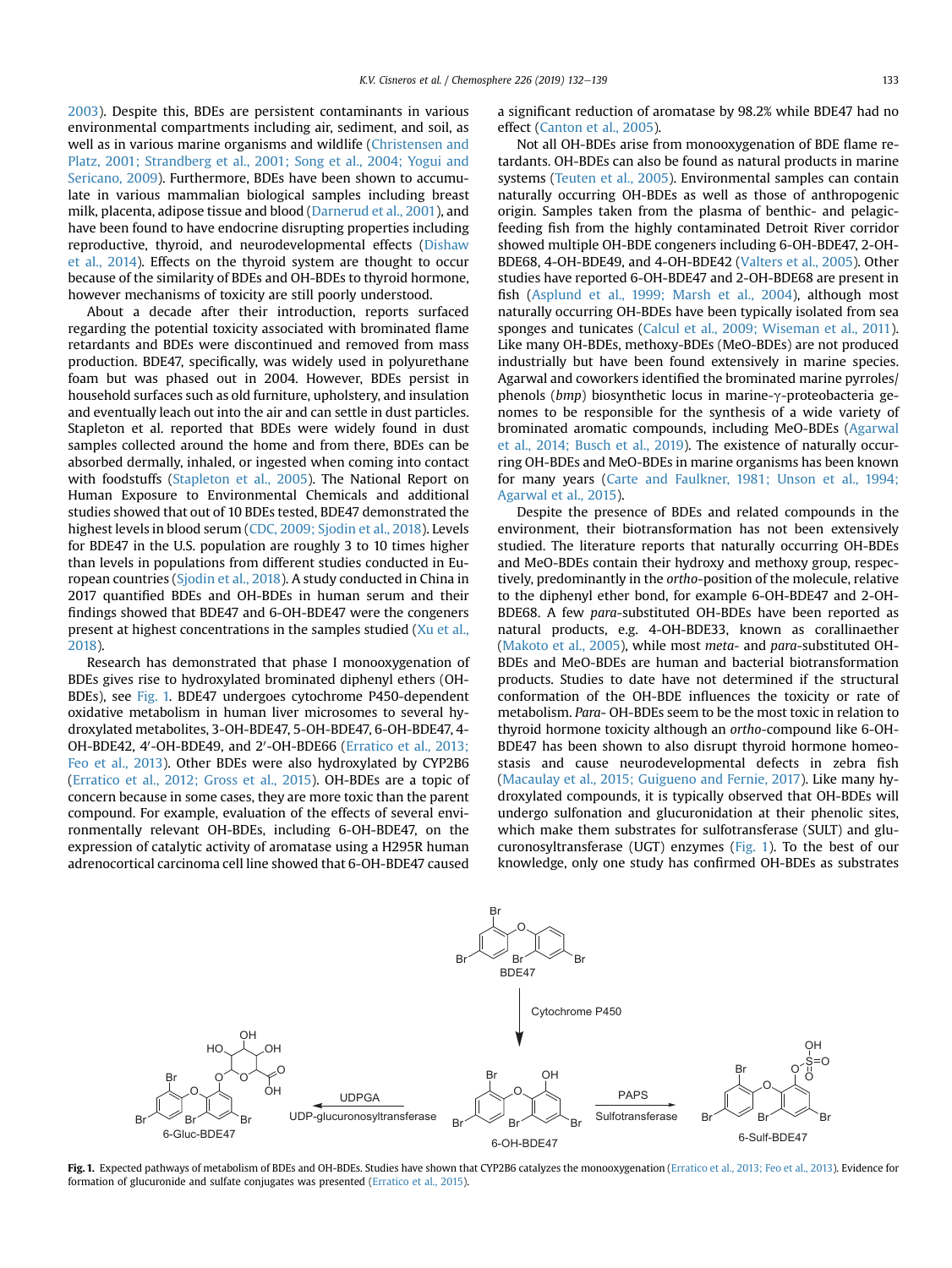for SULT and UGT enzymes, but kinetic rates were not calculated ([Erratico et al., 2015\)](#page-6-0). In this present study, we examined the human hepatic phase II metabolism of three natural product OH-BDEs (6-OH-BDE47, 2-OH-BDE68, and 2-OH-6'MeO-BDE68) and a synthetic OH-BDE (4-OH-BDE68), which was synthesized to study structure-metabolism activity relationships. We hypothesized that glucuronidation would be the major metabolizing/detoxifying pathway for OH-BDEs. Furthermore, wished to compare our findings to previously published results for the glucuronidation of other prevalent hydroxylated environmental toxicants.

# 2. Materials and methods

## 2.1. Chemicals and reagents

The hydroxylated BDEs, 6-OH-BDE47, 2-OH-BDE68, 4-OH-BDE68, 2-OH,6'-MeO-BDE68 (Fig. 2) were isolated from marine Dysideidae sponges ([Agarwal et al., 2015](#page-6-0)) or synthesized as described previously [\(Marsh et al., 2003](#page-6-0)). Each compound was characterized for purity by NMR and mass spectrometry, as detailed previously ([Agarwal et al., 2015](#page-6-0)).

The uridine diphospho-14C-glucuronic acid (UDPGA), specific activity 250 mCi/mmol and 3'-phosphoadenosine-5'-phospho-<sup>35</sup>Ssulfate (PAPS), specific activity 2.99 Ci/mmole were purchased from Perkin-Elmer, Waltham, MA and diluted with unlabeled UDPGA (Sigma-Aldrich) or PAPS (Sigma) for use in assays. The unlabeled PAPS from Sigma contained PAP and therefore was purified using an anion-exchange cartridge (Sep-pak Accell plus QMA, Waters, Milford, MA) and eluting with increasing concentrations of sodium chloride. The eluted fractions were analyzed by HPLC using an anion-exchange column, Zorbax SAX,  $4.6 \times 250$  mm, 5  $\mu$  (Agilent) with a mobile phase of 0.25 M ammonium phosphate pH 3.0, flow rate 1 mL/min and UV detection at 260 nm, selective for adenosine. Under these conditions PAP eluted at 5.0 min and PAPS at 7.5 min. Fractions shown by HPLC to contain  $>90\%$  PAPS, i.e. UV<sub>260</sub> peak at 7.5 min and no PAP were used in assays. All other chemicals were purchased from Sigma-Aldrich or Fisher Scientific (Orlando, FL).

#### 2.2. Preparation of individual human liver subcellular fractions

Liver fractions used for these studies were prepared from deidentified human livers obtained from the University of Florida tissue bank or through the Cooperative Human Tissue Network, University of Alabama, under an IRB-approved exempt protocol. The liver donors were aged 45 to 71, and included 5 males and 3 females. A standard differential centrifugation method was used in order to separate cytosolic and microsomal fractions ([Wang et al.,](#page-7-0) [2004](#page-7-0)). Using a glass-Teflon homogenizer, a sample of liver,  $1-5$  g was homogenized in four volumes of ice-cold homogenizing buffer containing 1.15% KCl dissolved in 50 mM potassium phosphate, pH 7.4. The homogenate was centrifuged at 13,300 x g for 20 min and the supernatant was collected. The collected supernatant was then centrifuged again at 155,000 x g for 45 min. The cytosolic supernatant was collected and aliquots stored in cryogenic tubes













at  $-80$  °C for future use in sulfonation studies. The remaining pellet was resuspended in homogenizing buffer and centrifuged again at 155,000 x g for 40 min. The resulting pellet was resuspended in a buffer composed of 0.25 M sucrose, 0.01 M HEPES pH 7.4, 5% glycerol, 0.1 mM DTT, 0.1 mM EDTA and 0.1 mM phenylmethylsulfonyl fluoride. Aliquots of the resuspended microsomes were placed into cryogenic tubes and flushed with nitrogen for storage at  $-80^{\circ}$ C until used for glucuronidation studies. Prior to assay use, protein concentrations for cytosolic and microsomal fractions were determined using a bicinchoninic acid protein assay kit from Thermo Fisher Scientific with known concentrations of bovine serum albumin as standards.

#### 2.3. Glucuronidation of OH-BDEs in human liver microsomes

The kinetics of glucuronidation of OH-BDEs by human liver microsomes were determined via a previously published ion-pair extraction method ([Wang et al., 2004](#page-7-0)). We used a radiochemical assay with 14C-UDPGA. The solutions of OH-BDEs were prepared in methanol, added to test tubes, and dried under nitrogen gas to evaporate the methanol. A series of concentrations between  $2 \mu M$ and 75 µM was tested and incubated with 3 different samples of human liver microsomes. Prior to incubation, liver microsomes were treated with a Brij-58 solution, 0.25 mg Brij/mg microsomal protein, to disrupt the microsomal membrane and access the enzyme active site. Microsomal protein, 0.01 mg, was added to each tube followed by Tris-Cl pH 7.6 (final concentration of 0.1 M in assay), MgCl<sub>2</sub> (final concentration of 5 mM in assay), and water, for a final total assay volume of  $100 \mu$ L. Assay blanks contained no substrate. After vortex-mixing, tubes were centrifuged for 2 min at low speed to ensure contents were at the bottom of the tube and then pre-incubated at  $37^{\circ}$ C for 1 min. Reaction was started by adding UDPGA, final concentration of 1 mM in assay. After a 10-min incubation with gentle shaking, the reaction was stopped using  $100 \mu$ L of a mixture of 1:1 tetrabutylammonium dihydrogen phosphate and 2.5% v/v acetic acid. The glucuronide conjugate ionpair was extracted with 2 mL of ethyl acetate and separated from the aqueous layer by centrifugation at low speed for 10 min. Two additional extractions were performed with 1 mL of ethyl acetate and all ethyl acetate fractions were pooled and dried under an air stream, followed by the addition of 4 mL of scintillation cocktail (Ecolume, MP Biomedical, Solon, OH) for quantitation. Using the specific radioactivity of the  $^{14}$ C-UDPGA, enzymatic activity was determined after correction for the incubated microsomes blanks.

### 2.4. Sulfonation of OH-BDEs in human liver cytosol

The kinetics of OH-BDEs sulfonation by human liver cytosol fractions were determined via a previously published method ([Wang et al., 2004\)](#page-7-0). We used a radiochemical assay with  $35$ S-PAPS. The OH-BDEs were diluted in methanol, added to test tubes, and dried under nitrogen gas. A concentration series of  $2 \mu M - 50 \mu M$ was tested and incubated with 3 different samples of human liver cytosol. Tubes included 0.2% bovine serum albumin, 0.01 mg of

Fig. 2. Structures of OH-BDEs tested.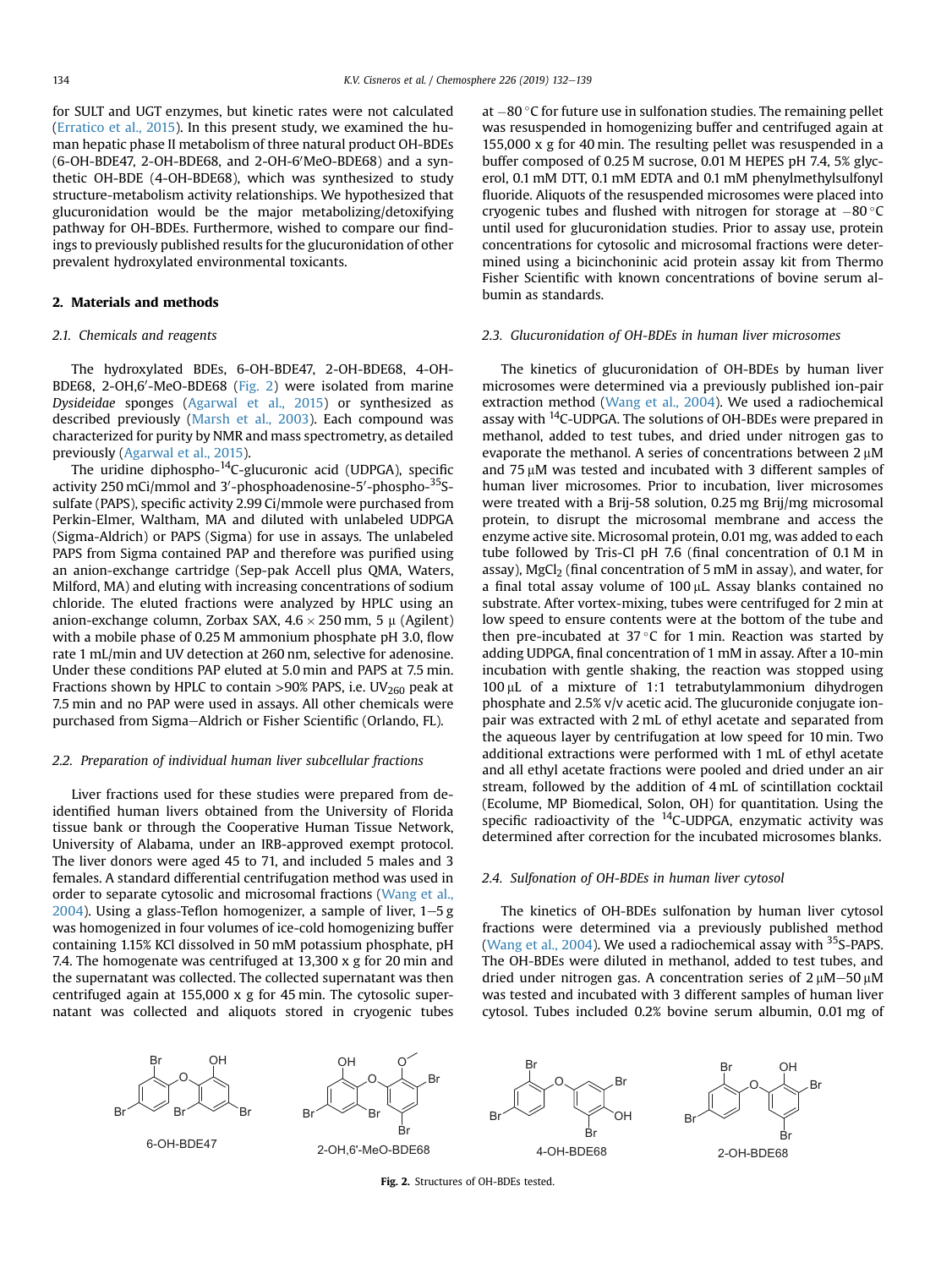<span id="page-3-0"></span>protein, 50 mM Tris-Cl pH 7.0, 5 mM MgCl<sub>2</sub>, and water, for a final total assay volume of  $100 \mu$ L. After vortex-mixing, tubes were centrifuged for 2 min at low speed to bring down all contents and then pre-incubated at  $37^{\circ}$ C for 1 min. Reaction was started by adding  $20 \mu$ M <sup>35</sup>S-PAPS. After a 10-min incubation with gentle shaking, the reaction was stopped using 100  $\mu$ L of a mixture of 1:1 tetrabutylammonium dihydrogen phosphate and 2.5% v/v acetic acid. The sulfate conjugate ion-pair was extracted with 2 mL of ethyl acetate and separated from the aqueous layer by centrifugation at low speed for 10 min. Two additional extractions were performed with 1 mL of ethyl acetate and all ethyl acetate fractions were collected and dried under an air stream, followed by the addition of 4 mL of scintillant for quantitation. Using the specific radioactivity of the 35S-PAPS, enzymatic activity was determined by subtracting the enzymatic activity produced by the cytosolic blanks.

# 2.5. Sulfonation of OH-BDEs with purified human sulfotransferases

Sulfonation kinetics of OH-BDEs by purified human sulfotransferase enzymes (SULT1B1, SULT1E1, SULT1A1 and SULT2A1) were determined initially by the ion-pair extraction method as described above, but with a range of concentrations of OH-BDEs,  $0.25-100$  uM. The sulfotransferases were a kind gift of C.N. Falany and were expressed in E.coli then purified as described previously ([Wang et al., 2005](#page-7-0)). Preliminary experiments determined the optimal protein concentrations to use for each specific sulfotransferase enzyme (0.035  $\mu$ g for SULT1B1, 0.05  $\mu$ g for SULT1E1,  $0.01 \,\mu$ g for SULT1A1, and 0.3  $\mu$ g for SULT2A1).

Results with SULT1A1, but not SULT1B1, SULT1E1 or SULT2A1 showed that with SULT1A1 the no-substrate blanks gave results that were higher than with other SULTs, and similar to incubations with substrate, indicating sulfonation of an assay component. Therefore, a thin layer chromatography (TLC) method was used with this SULT enzyme. The assay conditions and incubation were as described above, however the reaction with SULT1A1 was stopped with 0.1 mL ice-cold methanol and vortex-mixing. Tubes were then centrifuged for 10 min at low speed to sediment protein. Aliquots of the supernatant were subjected to TLC on Analtech preabsorbent 150 silica gel plates (Miles Scientific, Newark, DE). The plates were developed in n-butanol: acetone: acetic acid: ammonium hydroxide: water, 50:25:9:1:15 by volume, and after drying, radioactive bands were visualized with Electronic Autoradiography (Packard Instant Imager, Meriden, CT). The percentage of radioactivity in a band at  $R_F$  0.85, found only in incubations with OH-BDE, was used to calculate reaction rates.

#### 2.6. Data analysis

Using Prism 6 software (GraphPad Software, San Diego, CA, USA), apparent kinetic parameters were determined by fitting data to the Michaelis-Menten equation:

$$
v = \frac{Vmax^*[S]}{Km + [S]}
$$

The efficiency of an enzyme was calculated by dividing  $V_{\text{max}}$  by Km.

# 3. Results

### 3.1. Sulfonation of OH-BDEs in human liver cytosol

The OH-BDEs tested were sulfonated in human liver cytosol and followed Michaelis Menten kinetics in the concentration range studied. Concentrations above 50 µM were not tested to eliminate the possibility of compound insolubility. A cytosolic protein concentration of 0.1 mg/mL and an incubation time of 15 min were found to be within a linear range of sulfonated metabolite formation, data not shown. Fig. 3 shows data for sulfonation of 6-OH-BDE47 in human liver cytosol.

Apparent kinetics parameters for cytosolic sulfonation of all studied OH-BDEs are shown in [Table 1.](#page-4-0) Sulfonation rates showed that the highest apparent maximum velocity  $(V_{\text{max}})$  observed was for compound 6-OH-BDE47, followed by 2-OH-BDE68, 4-OH-BDE68, and 2-OH, 6'-MeO-BDE68. The low apparent  $K_M$  observed for 2-OH-BDE68 resulted in an apparent efficiency value that was approximately 4 times as high as that observed for the sulfonation efficiency of the three other compounds studied. Sulfonation of 2- OH, 6'-MeO-BDE68 and 4-OH-BDE68 gave similar apparent  $K_M$ values, thus similar efficiencies. Finally, although, sulfonation of 6- OH-BDE47 gave the highest apparent  $K_M$  value among all the compounds studied, the high apparent  $V_{\text{max}}$  meant that a comparable efficiency was achieved compared to that of 2-OH, 6'-MeO-BDE68 and 4-OH-BDE68 (see [Table 1](#page-4-0)).

# 3.2. Glucuronidation of OH-BDEs in human liver microsomes

The OH-BDEs tested were glucuronidated in human microsomes. In the concentration range studied, glucuronidation followed Michaelis Menten kinetics [\(Table 2\)](#page-4-0). A microsomal protein concentration of 0.1 mg/mL and an incubation time of 10 min were found to be within a linear range of glucuronidated metabolite formation. A representative graph of activity at different substrate concentrations is shown in [Fig. 4](#page-4-0).

Apparent kinetics parameters, both  $K_M$  and  $V_{\text{max}}$ , were higher for glucuronidation than sulfonation. The highest apparent maximum velocity ( $V_{\text{max}}$ ) for glucuronidation was observed with 2- $OH$ -BDE68 followed by 4-OH-BDE68, 6-OH-BDE47, and 2-OH,6 $^{\prime}$ -MeO-BDE68. However, 2-OH,6'-MeO-BDE68 had the lowest apparent  $K_M$ , followed by 2-OH-BDE68, 6-OH-BDE47, and 4-OH-BDE68. Due to relatively lower apparent  $K_M$  values, 2-OH-BDE68 and 2-OH,6'-MeO-BDE68 achieved efficiency values that were twice as high compared to the glucuronidation efficiency of compounds 6-OH-BDE-47 and 4-OH-BDE68. 6-OH-BDE-47 and 4-OH-BDE68 had similar glucuronidation efficiency values.



Fig. 3. Kinetics of 6-OH-BDE47 sulfonation in human liver cytosol. Results shown are duplicate determinations with a single sample. The fit of the data to the Michaelis-Menten equation is shown. Similar results were obtained with two other individual human liver cytosol samples.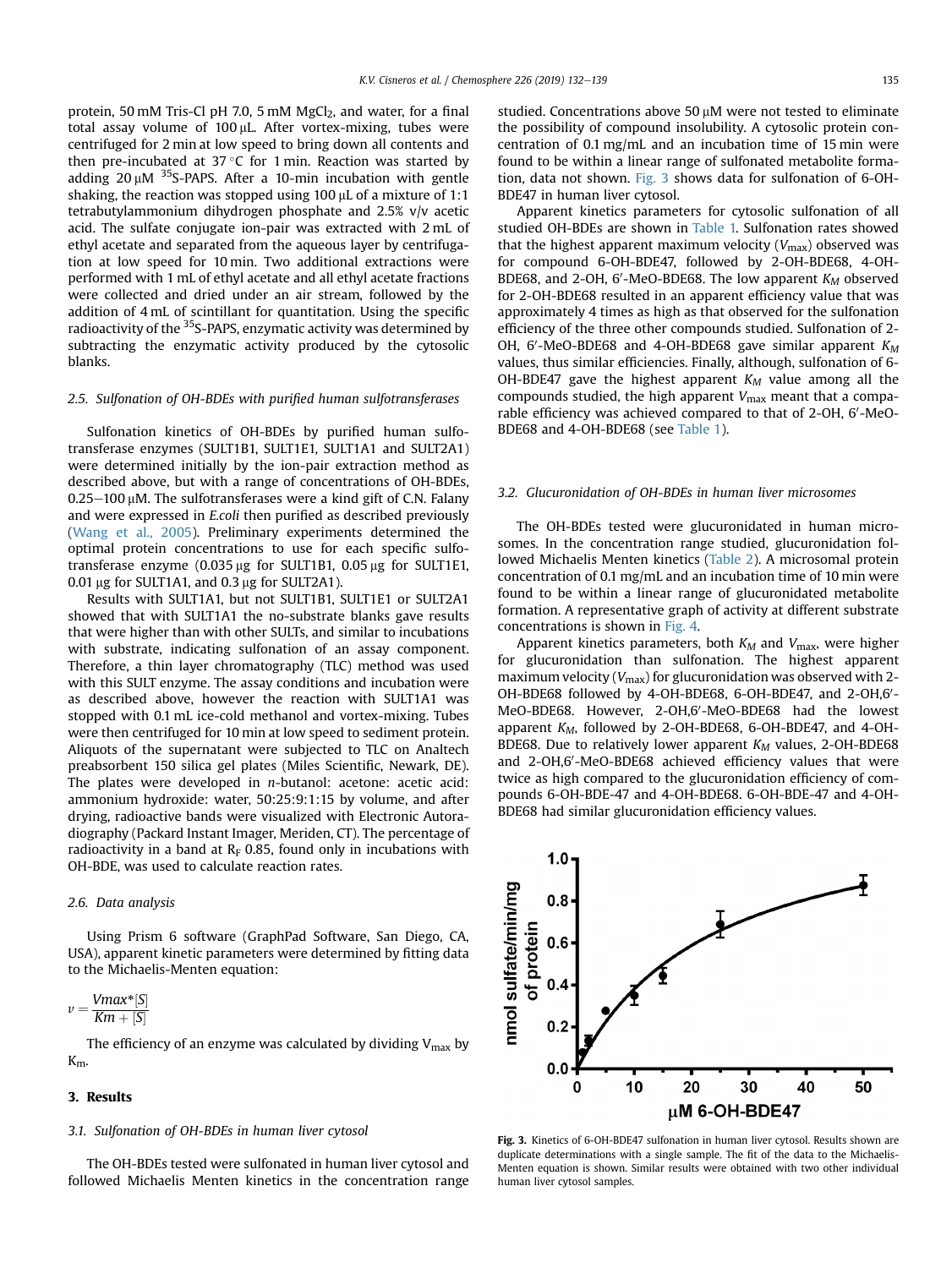# <span id="page-4-0"></span>Table 1

|  |  | Kinetics of sulfonation of OH-BDEs by human liver cytosol fractions. Values shown are mean $\pm$ S.D., n = 3 individuals. |
|--|--|---------------------------------------------------------------------------------------------------------------------------|
|--|--|---------------------------------------------------------------------------------------------------------------------------|

| Substrate         | Apparent $K_M(\mu M)$ | Apparent $V_{\text{max}}$ (nmol of sulfate/min/mg of protein) | Efficiency ( $\mu$ L/min·mg) |
|-------------------|-----------------------|---------------------------------------------------------------|------------------------------|
| 6-OH-BDE47        | $17.7 + 4.92$         | $1.03 + 0.356$                                                | $41.2 + 15.5$                |
| 2-OH-BDE68        | $1.29 + 0.344$        | $0.233 + 0.079$                                               | $179 + 29.6$                 |
| 2-OH.6′-MeO-BDE68 | $3.59 + 1.16$         | $0.132 + 0.035$                                               | $37.3 + 2.14$                |
| 4-OH-BDE68        | $3.53 + 0.843$        | $0.169 + 0.059$                                               | $47.8 + 9.01$                |

Table 2

Kinetics of glucuronidation of OH-BDEs in human liver microsomes. Values shown are mean  $\pm$  S.D., n = 3 individual microsomal samples.

| Substrate         | Apparent $K_M$ , $\mu$ M | Apparent $V_{\text{max}}$ , nmol glucuronide/min/mg protein | Efficiency, $\mu L/min$ mg |
|-------------------|--------------------------|-------------------------------------------------------------|----------------------------|
| 6-OH-BDE47        | $35.6 + 17.5$            | $3.01 + 2.01$                                               | $83.3 + 24.4$              |
| 2-OH-BDE68        | $26.5 + 5.82$            | $6.87 + 1.83$                                               | $274 + 125$                |
| 2-OH.6'-OMe-BDE68 | $12.3 + 7.35$            | $2.11 \pm 0.779$                                            | $211 + 99.4$               |
| 4-OH-BDE68        | $47.8 + 8.22$            | $8.49 + 0.699$                                              | $116 + 14.2$               |



Fig. 4. Kinetics of 6-OH-BDE47 glucuronidation by human liver microsomes. Results show duplicate determinations with a single sample at each substrate concentration and the curve fit to the Michaelis-Menten equation. Similar results were found with other samples.

#### 3.3. Sulfonation of OH-BDEs by purified human SULTs

The contributions of individual sulfotransferase enzymes were evaluated by using four SULTS present in the human liver ([James](#page-6-0) [and Ambadapadi, 2013\)](#page-6-0). In preliminary experiments testing SULT1B1, SULT1E1, SULT1A1, and SULT2A1, very low activity was observed by SULT2A1 while higher activity was mainly produced by enzymes SULT1B1 and SULT1E1 with all compounds studied. After experimental conditions were optimized, results showed that SULT1B1 achieved the highest maximum velocities with compounds 6-OH-BDE47, 4-OH-BDE68, and 2-OH,6'-MeO-BDE68, while SULT1E1 achieved the highest maximum velocity with compound 2-OH-BDE68 (Table 3). Representative Michaelis-Menten curves obtained with 6-OH-BDE47 for sulfonation by SULT1B1 and SULT1E1 are shown in Fig. 5. Although SULT1E1 and



Fig. 5. Kinetics of sulfonation of 6-OH-BDE47 by expressed human SULT1B1 and SULT1E1 Each data point was studied in duplicate. The lines shown are the fit of the data to the Michaelis-Menten equation.

SULT1B1 sulfonated compound 2-OH-BDE68 with similar maximum velocities, SULT1B1 achieved a higher sulfonation efficiency than SULT1E1. The ion-pair extraction method described in section [2.5](#page-3-0) was not used to study the SULT1A1 enzyme since we observed from blanks that a component of the assay other than the substrate was also sulfonated by this enzyme, and extracted into the ethyl acetate layer along with the sulfonated OH-BDE product, giving high blanks. Using the TLC method described in section [2.5,](#page-3-0) we were able to separate and quantify the OH-BDE sulfonated product produced by SULT1A1 effectively. Rates with SULT1A1 were lower than with SULT1B1 or SULT1E1, and there was substrate inhibition at low substrate concentrations, therefore we did not complete kinetic studies. Rates of sulfonation by SULT1A1 of the four substrates at  $1 \mu$ M are reported in [Table 4.](#page-5-0)

# 4. Discussion

Once absorbed into the body, BDEs slowly undergo phase I oxidation via CYP2B6 and are converted to various hydroxylated metabolites. Other sources of OH-BDEs include seafood that

Table 3

Apparent sulfonation kinetics of OH-BDEs by purified human SULT1B1 and SULT1E1. Values shown are the mean of duplicate determinations.

| OH-BDE            | Enzyme  | Apparent $K_M(\mu M)$ | Apparent $V_{\text{max}}$ (nmol sulfate/min/mg protein) | Efficiency $(mL/min·mg)$ |
|-------------------|---------|-----------------------|---------------------------------------------------------|--------------------------|
| 6-OH-BDE47        | SULT1B1 | 26.7                  | 49.5                                                    | 1.85                     |
|                   | SULT1E1 | 63.2                  | 8.65                                                    | 0.137                    |
| 4-OH-BDE68        | SULT1B1 | 44.0                  | 24.1                                                    | 0.548                    |
|                   | SULT1E1 | 4.23                  | 4.05                                                    | 0.957                    |
| 2-OH-BDE68        | SULT1B1 | 0.172                 | 11.0                                                    | 64.0                     |
|                   | SULT1E1 | 8.87                  | 13.9                                                    | 1.57                     |
| 2-OH.6'-MeO-BDE68 | SULT1B1 | 24.9                  | 121                                                     | 4.86                     |
|                   | SULT1E1 | 1.09                  | 9.16                                                    | 8.40                     |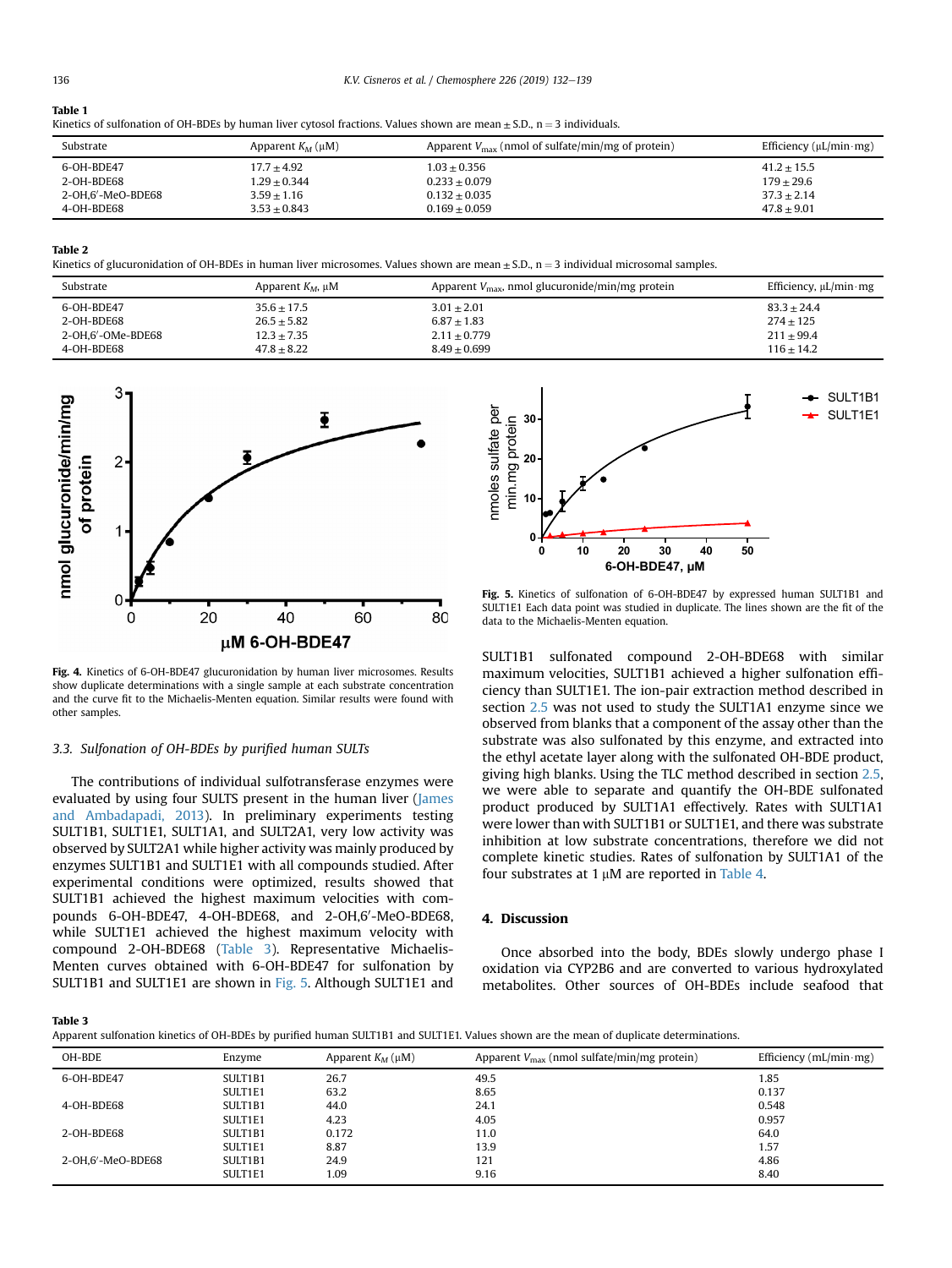#### <span id="page-5-0"></span>Table 4

Sulfonation rates of OH-BDEs by human purified SULT1A1 at substrate concentrations of 1 µM. For most substrates duplicate assays were done, however for 2-OH,6'-<br>MeQ-BDE68.2 single 2ss2V W2s conducted MeO-BDE68 a single assay was conducted.

| Compound          | Rate (nmol of sulfate/min/mg protein), $n = 2$ |
|-------------------|------------------------------------------------|
| 6-OH-BDE47        | $10.50 + 0.79$                                 |
| 4-OH-BDE68        | $0.574 + 0.041$                                |
| 2-OH-BDE68        | $1.60 + 0.48$                                  |
| 2-OH.6'-MeO-BDE68 | 0.931                                          |

contains naturally synthesized OH-BDE molecules [\(Agarwal et al.,](#page-6-0) [2015\)](#page-6-0). The objectives of the present studies were to investigate the phase II metabolism of selected OH-BDEs through in vitro studies, and determine kinetic rates. Our results confirmed that the OH-BDEs tested undergo efficient glucuronidation and sulfonation in human liver. As expected and in agreement with the literature for other hydroxylated compounds [\(Testa and Clement, 2015\)](#page-7-0), glucuronidation rates were higher, with maximum velocities  $3-32$ times higher than OH-BDE sulfonation rates. Relative conjugation rates can be influenced by the affinity of the substrate to the metabolizing enzyme as well as the greater availability of cosubstrate, uridine 5'-diphosphoglucuronic acid (UDPGA), in the liver versus 3'-phosphoadenosine-5'-phosphosulfate (PAPS) ([Rowland et al., 2013\)](#page-7-0). Even at the most environmentally relevant concentration of 6-OH-BDE47 tested  $(1 \mu M)$ , the glucuronidation rate was higher (3-fold) than its sulfonation rate, as shown in [Figs. 3](#page-3-0) [and 4](#page-3-0). Based on this data, we deduce that regardless of exposure concentration, glucuronidation appears to be the predominant hepatic detoxifying pathway for these compounds in the liver, however sulfonation is also likely to play a role.

6-OH-BDE47 and 2-OH-BDE68 are naturally occurring OH-BDEs, containing a hydroxyl group in the ortho-position relative to the diphenyl ether backbone. We initially hypothesized that these two compounds might demonstrate similar sulfonation and glucuronidation kinetic rates based on the position of the hydroxyl group, which is essential for catalytic activity. Interestingly, although drug metabolizing enzymes like UDP-glucuronosyltransferases (UGTs) have broad substrate selectivity which has been hypothesized to result in low affinity for substrates and exhibit  $K_M$  values in the low millimolar range or high micromolar range [\(Testa and Clement,](#page-7-0)  $2015$ ),  $K_M$  values for the glucuronidation of OH-BDEs were all between the  $12-50 \mu M$  range. For glucuronidation, although both substrates produced similar  $K_M$  values, 2-OH-BDE68 had a  $V_{\text{max}}$  that was twice as high as that of 6-OH-BDE47, thus allowing for a higher catalytic efficiency. Structurally, 2-OH-BDE68 and 6-OH-BDE47 contain only one hydroxyl group in the same ortho-position and while 2-OH-BDE68 contains its two bromine atoms at the metapositions of the aromatic ring relative to the diphenyl ether and 6- OH-BDE47 contains its bromine groups at the ortho- and para-positions. Thus, we reasoned that the positioning of the bromine atoms on 6-OH-BDE47 may have an inhibitory effect that produces a lower kinetic rate, perhaps as a result of unfavorable electrostatic interactions between the bromines and amino acid residues present at the catalytic active site within the UGT enzyme. Furthermore, when comparing the rates of 2-OH-BDE68 and 2-OH,6'-MeOBDE68, addition of the methoxy group at the  $6'$  position increased the affinity of the compound (decreased  $K_M$ ) by approximately half but also decreased the maximum velocity by twothirds, ultimately achieving a catalytic efficiency similar to that of the glucuronidation of 2-OH-BDE68. Lastly, changing the position of the hydroxyl group on 2-OH-BDE68 from the ortho-to the paraposition, 4-OH-BDE68, affected the kinetic rate by increasing the  $K_M$  and slightly decreasing the  $V_{\text{max}}$ , therefore lowering the catalytic efficiency.

For the sulfonation pathway, 2-OH-BDE68 had the lowest  $K_M$ value while 6-OH-BDE47 produced the highest  $K_M$  value as well as the highest maximum velocity. Addition of a methoxy group to 2- OH-BDE68 at the 6' position increased the apparent  $K_M$  by approximately 3-fold, reflecting decreased affinity, and decreased the maximum velocity by half, resulting in reduced catalytic efficiency of the 6'-methoxy compound to approximately one fifth of the efficiency of the 2-OH-BDE68. Similarly, switching the hydroxyl group from the ortho-position to the para-position on 4-OH-BDE68 had a similar effect by also decreasing the affinity and maximum velocity, therefore decreasing the catalytic efficiency. Within the SULT enzyme, catalytic activity is dictated by the proximity of the hydroxyl group of the substrate to a critical histidine residue within the active site, which acts as a catalytic base to deprotonate the hydroxyl group of the substrate, increasing its nucleophilic character and allowing it to attack the sulfur atom in PAPS [\(Tibbs et al.,](#page-7-0) [2015\)](#page-7-0). Positioning of the bromine atoms, hydroxyl group, and addition of the methoxy group may cause interactions that are favorable for sulfonation to occur more readily depending on the structural confirmation of each OH-BDE studied.

Within the human liver, four sulfotransferase isoforms are present: SULT1A1, SULT2A1, SULT1B1 and SULT1E1. SULT1A1 is reported to be the predominant SULT in human liver, followed by SULT2A1, SULT1B1 and SULT1E1 [\(Riches et al., 2009](#page-6-0)). Our first hypothesis was that the SULT1 liver isoforms would predominately sulfonate OH-BDEs since their preferred substrates often contain phenolic moieties versus aliphatic alcohols [\(James and](#page-6-0) [Ambadapadi, 2013](#page-6-0)). We began our studies by testing varying ranges of OH-BDE concentrations and initially found that the lowest rates produced were those from SULT2A1 while the highest rates were produced by SULT1B1 followed by SULT1E1, then SULT1A1. With SULT1A1, substrate inhibition was observed at concentrations greater than  $2 \mu$ M, and reaction rates were lower than found with SULTs 1B1 and 1E1, thus we did not study kinetics with SULT1A1. Our results ([Table 3](#page-4-0)) show that SULT1B1 and SULT1E1 readily catalyze sulfonation of OH-BDEs in the human liver. The physiological substrates of these enzymes are iodothyronines, and (for SULT1E1) estrogens. The iodothyronines have some structural similarity to OH-BDE, which may explain the greater activities observed with SULT1B1 and SULT1E1. There is variable expression of these SULTs in individuals, which will also influence rates of sulfonation of OH-BDEs.

We wished to put our results into context with published studies of glucuronidation and sulfonation of environmental phenolic chemicals. Although not an exhaustive survey of the literature, [Table 5](#page-6-0) shows calculated rates of glucuronidation and sulfonation of several environmental chemicals. The OH-BDEs studied here showed more rapid glucuronidation at  $1 \mu M$  than structurally related chemicals such as triclosan, demethylated metabolites of methoxychlor and higher chlorinated polychlorobiphenylols. Rates of sulfonation were similar or lower than rates of glucuronidation at  $1 \mu M$ .

Future studies that would increase our knowledge of the interactions of OH-BDEs in the body will be needed to determine if these substances influence the expression or activity of drug metabolizing enzymes such as cytochrome P450, SULTs and UGTs, and if so at what concentrations. Another important avenue of future study is determination of the origins of OH-BDE. To date, the literature suggests that OH-BDEs are mainly produced via oxidation of BDEs by phase I metabolism [\(Erratico et al., 2012, 2013; Feo et al.,](#page-6-0) [2013\)](#page-6-0). However, other possible routes of formation of these compounds include demethylation of naturally synthesized methoxy-BDEs by cytochrome P450.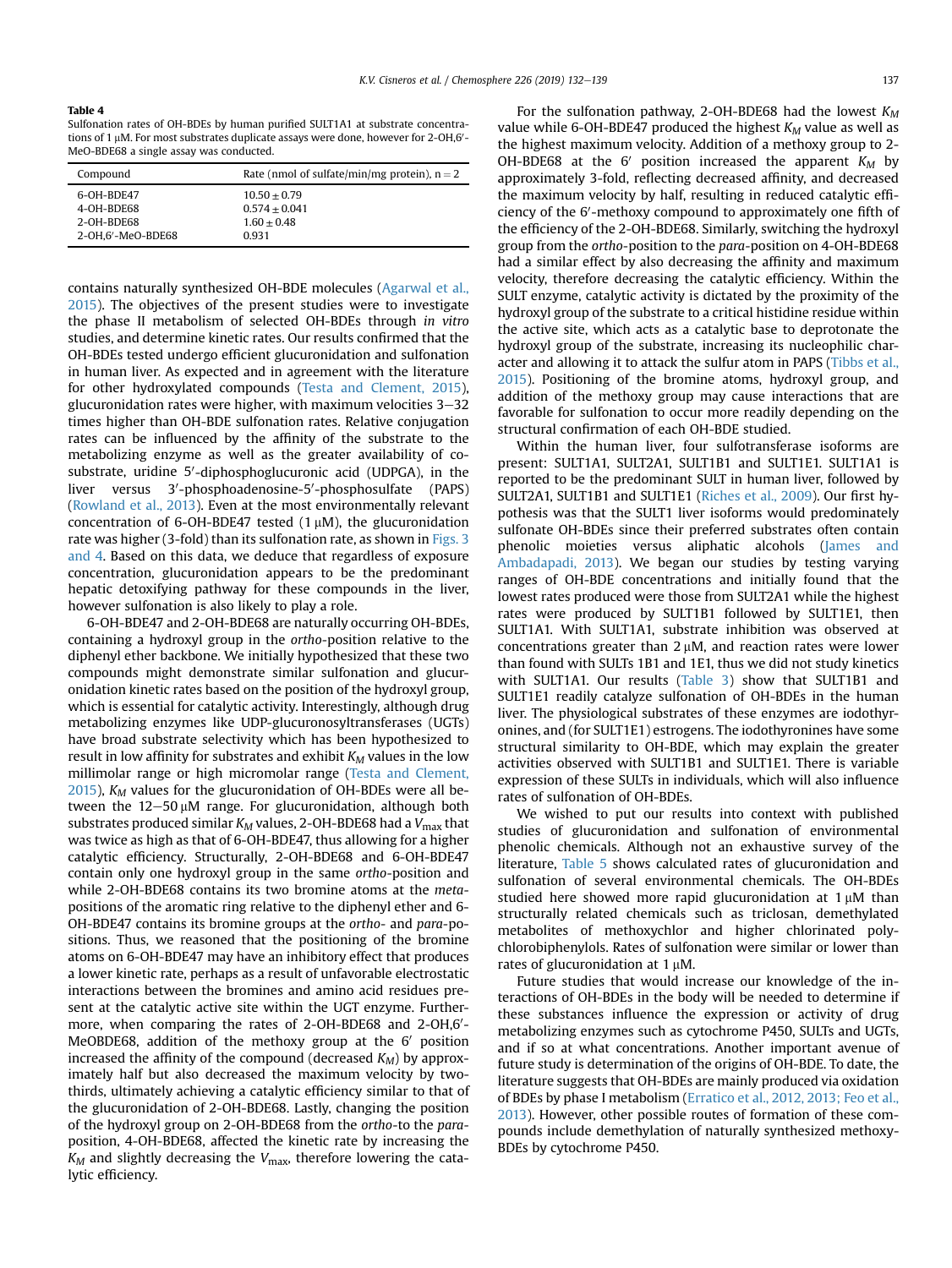<span id="page-6-0"></span>

| Table 5                                                                                      |
|----------------------------------------------------------------------------------------------|
| Rates of glucuronidation and sulfonation of environmental phenolic chemicals. <sup>a</sup> . |

| Species, tissue<br>Compound       | Sulfonation pmol/min/mg<br>protein | Glucuronidation pmol/min/mg<br>protein | Reference                                |
|-----------------------------------|------------------------------------|----------------------------------------|------------------------------------------|
| Human, liver Rat, liver Triclosan | 10                                 |                                        | Wang et al. (2004)                       |
| 6-OH-BDE47                        | 55                                 | 82                                     | This study                               |
| 2-OH-BDE68                        | 102                                | 250                                    | This study                               |
| 2-OH-6'-MeO-BDE68                 | 29                                 | 159                                    | This study                               |
| 4-OH-BDE68                        | 37                                 | 174                                    | This study                               |
| 4-t-octylphenol                   |                                    | 7885                                   | Isobe et al. (2017)                      |
| Mono-desmethyl-                   |                                    | 15                                     | Hazai et al. (2004)                      |
| methoxychlor                      |                                    |                                        |                                          |
| Bis-desmethyl-methoxychlor        |                                    | 15                                     | Hazai et al. (2004)                      |
| $3'$ -OH-CB3                      | 14                                 | 100                                    | (Tampal et al., 2002; Wang et al., 2006) |
| $4'$ -OH-CB3                      | 8                                  | 36                                     | (Tampal et al., 2002; Wang et al., 2006) |
| 4'-OH-CB79                        |                                    | 23                                     | Tampal et al. (2002)                     |
| 4'-OH-CB112                       | 11                                 |                                        | Wang et al. (2006)                       |
| 4'-OH-CB203                       |                                    | 2                                      | Tampal et al. (2002)                     |

Where the information was available, rates at 1  $\mu$ M substrate concentration were calculated from the kinetic constants. Rates for mono-desmethyl-methoxychlor were measured at 62.5  $\mu$ M and for bis-desmethyl-methoxychlor at 31.3  $\mu$ M.

#### 5. Conclusion

We investigated the glucuronidation and sulfonation kinetics of four OH-BDEs (6-OH-BDE47, 2-OH-BDE68, 4-OH-BDE68, and 2- OH,6'-MeO-BDE68) and tested the hypothesis that glucuronidation would be the major metabolizing/detoxifying pathway in human liver. Our findings established that the predominant metabolic phase II pathway was glucuronidation, however sulfonation also occurred readily. The OH-BDEs studied were much better substrates for sulfotransferases SULT1B1 and SULT1E1 than SULT1A1 or SULT2A1. The metabolism of OH-BDEs via phase II metabolism is likely to reduce their toxicity, since efficient glucuronidation and sulfonation limits human exposure to these metabolites thus decreasing their bioaccumulation potential in various lipophilic sites and organs in the body.

### Acknowledgements

This research was supported in part by the United States Public Health service, grants R00-ES026620 (V.A.), UL1 TR001427 and TL1 TR001428, and by an Alfred P. Sloan Foundation research fellowship to V.A.

# References

- [Agarwal, V., El Gamal, A.A., Yamanaka, K., Poth, D., Kersten, R.D., Schorn, M.,](http://refhub.elsevier.com/S0045-6535(19)30545-4/sref1) [Allen, E.E., Moore, B.S., 2014. Biosynthesis of polybrominated aromatic organic](http://refhub.elsevier.com/S0045-6535(19)30545-4/sref1)
- [compounds by marine bacteria. Nat. Chem. Biol. 10, 640](http://refhub.elsevier.com/S0045-6535(19)30545-4/sref1)–[647.](http://refhub.elsevier.com/S0045-6535(19)30545-4/sref1)<br>[Agarwal, V., Li, J., Rahman, I., Borgen, M., Aluwihare, L.I., Biggs, J.S., Paul, V.J.,](http://refhub.elsevier.com/S0045-6535(19)30545-4/sref2) [Moore, B.S., 2015. Complexity of naturally produced polybrominated diphenyl](http://refhub.elsevier.com/S0045-6535(19)30545-4/sref2) [ethers revealed via mass spectrometry. Environ. Sci. Technol. 49, 1339](http://refhub.elsevier.com/S0045-6535(19)30545-4/sref2)-[1346](http://refhub.elsevier.com/S0045-6535(19)30545-4/sref2).
- [Asplund, L., Athanasiadou, M., Sjodin, A., Bergman, A., Borjeson, H., 1999. Organo](http://refhub.elsevier.com/S0045-6535(19)30545-4/sref3)[halogen substances in muscle, egg and blood from healthy Baltic salmon \(Salmo](http://refhub.elsevier.com/S0045-6535(19)30545-4/sref3) [salar\) and Baltic salmon that produced offspring with the M74 syndrome.](http://refhub.elsevier.com/S0045-6535(19)30545-4/sref3) [Ambio 28, 67](http://refhub.elsevier.com/S0045-6535(19)30545-4/sref3)-[76.](http://refhub.elsevier.com/S0045-6535(19)30545-4/sref3)
- [Blanksby, S.J., Ellison, G.B., 2003. Bond dissociation energies of organic molecules.](http://refhub.elsevier.com/S0045-6535(19)30545-4/sref4)<br>[Accounts Chem. Res. 36, 255](http://refhub.elsevier.com/S0045-6535(19)30545-4/sref4)–[263.](http://refhub.elsevier.com/S0045-6535(19)30545-4/sref4)
- Busch, J., Agarwal, V., Schorn, M., Machado, H., Moore, B.S., Rouse, G.W., Gram, L., Jensen, P.R., Jan 16, 2019. Diversity and distribution of the bmp gene cluster and its products in the genus pseudoalteromonas. Environ. Microbiol. [https://](https://doi.org/10.1111/1462-2920.14532) [doi.org/10.1111/1462-2920.14532](https://doi.org/10.1111/1462-2920.14532).
- [Calcul, L., Chow, R., Oliver, A.G., Tenney, K., White, K.N., Wood, A.W., Fiorilla, C.,](http://refhub.elsevier.com/S0045-6535(19)30545-4/sref6) [Crews, P., 2009. NMR strategy for unraveling structures of bioactive sponge](http://refhub.elsevier.com/S0045-6535(19)30545-4/sref6)[derived oxy-polyhalogenated diphenyl ethers. J. Nat. Prod. 72, 443](http://refhub.elsevier.com/S0045-6535(19)30545-4/sref6)-[449](http://refhub.elsevier.com/S0045-6535(19)30545-4/sref6).
- [Canton, R.F., Sanderson, J.T., Letcher, R.J., Bergman, A., van den Berg, M., 2005. In](http://refhub.elsevier.com/S0045-6535(19)30545-4/sref7)[hibition and induction of aromatase \(CYP19\) activity by brominated](http://refhub.elsevier.com/S0045-6535(19)30545-4/sref7) flame re[tardants in H295R human adrenocortical carcinoma cells. Toxicol. Sci. 88,](http://refhub.elsevier.com/S0045-6535(19)30545-4/sref7)  $447 - 455$  $447 - 455$
- [Carte, B., Faulkner, D.J., 1981. Polybrominated diphenyl ethers from dysidea](http://refhub.elsevier.com/S0045-6535(19)30545-4/sref8)[herbacea, dysidea-chlorea and phyllospongia-foliascens. Tetrahedron 37,](http://refhub.elsevier.com/S0045-6535(19)30545-4/sref8) [2335](http://refhub.elsevier.com/S0045-6535(19)30545-4/sref8)-[2339.](http://refhub.elsevier.com/S0045-6535(19)30545-4/sref8)
- [CDC, 2009. Fourth national report on human exposure to environmental chemicals.](http://refhub.elsevier.com/S0045-6535(19)30545-4/sref9) [In: Services, H.A.H. United States Government, Washington, DC](http://refhub.elsevier.com/S0045-6535(19)30545-4/sref9).
- [Chen, Y., Li, J., Chen, L., Chen, S., Diao, W., 2012. Brominated](http://refhub.elsevier.com/S0045-6535(19)30545-4/sref10) flame retardants (BFRs) [in waste electrical and electronic equipment \(WEEE\) plastics and printed circuit](http://refhub.elsevier.com/S0045-6535(19)30545-4/sref10) [boards \(PCBs\). Procedia Environ. Sci. 16, 552](http://refhub.elsevier.com/S0045-6535(19)30545-4/sref10)-[559](http://refhub.elsevier.com/S0045-6535(19)30545-4/sref10).
- [Christensen, J.H., Platz, J., 2001. Screening of polybrominated diphenyl ethers in](http://refhub.elsevier.com/S0045-6535(19)30545-4/sref11) [blue mussels, marine and freshwater sediments in Denmark. J. Environ. Monit.](http://refhub.elsevier.com/S0045-6535(19)30545-4/sref11)  $3.543 - 547.$  $3.543 - 547.$
- [Darnerud, P.O., Eriksen, G.S., Johannesson, T., Larsen, P.B., Viluksela, M., 2001. Pol](http://refhub.elsevier.com/S0045-6535(19)30545-4/sref12)[ybrominated diphenyl ethers: occurrence, dietary exposure, and toxicology.](http://refhub.elsevier.com/S0045-6535(19)30545-4/sref12) [Environ. Health Perspect. 109 \(Suppl. 1\), 49](http://refhub.elsevier.com/S0045-6535(19)30545-4/sref12)-[68.](http://refhub.elsevier.com/S0045-6535(19)30545-4/sref12)
- [Dishaw, L.V., Macaulay, L.J., Roberts, S.C., Stapleton, H.M., 2014. Exposures, mecha](http://refhub.elsevier.com/S0045-6535(19)30545-4/sref13)[nisms, and impacts of endocrine-active](http://refhub.elsevier.com/S0045-6535(19)30545-4/sref13) flame retardants. Curr. Opin. Pharmacol. [19, 125](http://refhub.elsevier.com/S0045-6535(19)30545-4/sref13)-[133.](http://refhub.elsevier.com/S0045-6535(19)30545-4/sref13)
- [Erratico, C., Zheng, X., Ryden, A., Marsh, G., Maho, W., Covaci, A., 2015. Human](http://refhub.elsevier.com/S0045-6535(19)30545-4/sref14) [hydroxylated metabolites of BDE-47 and BDE-99 are glucuronidated and](http://refhub.elsevier.com/S0045-6535(19)30545-4/sref14) [sulfated in vitro. Toxicol. Lett. 236, 98](http://refhub.elsevier.com/S0045-6535(19)30545-4/sref14)-[109.](http://refhub.elsevier.com/S0045-6535(19)30545-4/sref14)
- [Erratico, C.A., Szeitz, A., Bandiera, S.M., 2012. Oxidative metabolism of BDE-99 by](http://refhub.elsevier.com/S0045-6535(19)30545-4/sref15) [human liver microsomes: predominant role of CYP2B6. Toxicol. Sci. 129,](http://refhub.elsevier.com/S0045-6535(19)30545-4/sref15)  $280 - 292.$  $280 - 292.$  $280 - 292.$
- [Erratico, C.A., Szeitz, A., Bandiera, S.M., 2013. Biotransformation of 2,2',4,4'-tetra](http://refhub.elsevier.com/S0045-6535(19)30545-4/sref16)[bromodiphenyl ether \(BDE-47\) by human liver microsomes: identi](http://refhub.elsevier.com/S0045-6535(19)30545-4/sref16)fication of [cytochrome P450 2B6 as the major enzyme involved. Chem. Res. Toxicol. 26,](http://refhub.elsevier.com/S0045-6535(19)30545-4/sref16) [721](http://refhub.elsevier.com/S0045-6535(19)30545-4/sref16)-[731.](http://refhub.elsevier.com/S0045-6535(19)30545-4/sref16)
- [Feo, M.L., Gross, M.S., McGarrigle, B.P., Eljarrat, E., Barcelo, D., Aga, D.S., Olson, J.R.,](http://refhub.elsevier.com/S0045-6535(19)30545-4/sref17) [2013. Biotransformation of BDE-47 to potentially toxic metabolites is predom](http://refhub.elsevier.com/S0045-6535(19)30545-4/sref17)inantly mediated by human CYP2B6. Environ. Health Perspect. 121,  $440-446$ .
- [Gross, M.S., Butryn, D.M., McGarrigle, B.P., Aga, D.S., Olson, J.R., 2015. Primary role of](http://refhub.elsevier.com/S0045-6535(19)30545-4/sref18) [cytochrome P450 2B6 in the oxidative metabolism of 2,2',4,4',6](http://refhub.elsevier.com/S0045-6535(19)30545-4/sref18) [pentabromodiphenyl ether \(BDE-100\) to hydroxylated BDEs. Chem. Res. Tox](http://refhub.elsevier.com/S0045-6535(19)30545-4/sref18)[icol. 28, 672](http://refhub.elsevier.com/S0045-6535(19)30545-4/sref18)-[681.](http://refhub.elsevier.com/S0045-6535(19)30545-4/sref18)
- [Guigueno, M.F., Fernie, K.J., 2017. Birds and](http://refhub.elsevier.com/S0045-6535(19)30545-4/sref19) flame retardants: a review of the toxic [effects on birds of historical and novel](http://refhub.elsevier.com/S0045-6535(19)30545-4/sref19) flame retardants. Environ. Res. 154, [398](http://refhub.elsevier.com/S0045-6535(19)30545-4/sref19)-[424](http://refhub.elsevier.com/S0045-6535(19)30545-4/sref19).
- [Hazai, E., Gagne, P.V., Kupfer, D., 2004. Glucuronidation of the oxidative cytochrome](http://refhub.elsevier.com/S0045-6535(19)30545-4/sref20) [P450-mediated phenolic metabolites of the endocrine disruptor pesticide:](http://refhub.elsevier.com/S0045-6535(19)30545-4/sref20) [methoxychlor by human hepatic UDP-glucuronosyl transferases. Drug Metab.](http://refhub.elsevier.com/S0045-6535(19)30545-4/sref20) [Dispos. 32, 742](http://refhub.elsevier.com/S0045-6535(19)30545-4/sref20)-[751.](http://refhub.elsevier.com/S0045-6535(19)30545-4/sref20)
- [Isobe, T., Ohkawara, S., Tanaka-Kagawa, T., Jinno, H., Hanioka, N., 2017. Hepatic](http://refhub.elsevier.com/S0045-6535(19)30545-4/sref21) [glucuronidation of 4-tert-octylphenol in humans: inter-individual variability](http://refhub.elsevier.com/S0045-6535(19)30545-4/sref21) [and responsible UDP-glucuronosyltransferase isoforms. Arch. Toxicol. 91,](http://refhub.elsevier.com/S0045-6535(19)30545-4/sref21)  $3543 - 3550$  $3543 - 3550$
- [James, M.O., Ambadapadi, S., 2013. Interactions of cytosolic sulfotransferases with](http://refhub.elsevier.com/S0045-6535(19)30545-4/sref22) [xenobiotics. Drug Metab. Rev. 45, 401](http://refhub.elsevier.com/S0045-6535(19)30545-4/sref22)-[414](http://refhub.elsevier.com/S0045-6535(19)30545-4/sref22).
- [Macaulay, L.J., Bailey, J.M., Levin, E.D., Stapleton, H.M., 2015. Persisting effects of a](http://refhub.elsevier.com/S0045-6535(19)30545-4/sref23) [PBDE metabolite, 6-OH-BDE-47, on larval and juvenile zebra](http://refhub.elsevier.com/S0045-6535(19)30545-4/sref23)fish swimming [behavior. Neurotoxicol. Teratol. 52, 119](http://refhub.elsevier.com/S0045-6535(19)30545-4/sref23)-[126.](http://refhub.elsevier.com/S0045-6535(19)30545-4/sref23)
- [Makoto, K., Tomoyuki, K., Yoshikatsu, N., Daisuke, U., 2005. Corallinafuran and](http://refhub.elsevier.com/S0045-6535(19)30545-4/sref24) [corallinaether, novel toxic compounds from crustose coralline red algae. Chem.](http://refhub.elsevier.com/S0045-6535(19)30545-4/sref24) [Lett. 34, 1272](http://refhub.elsevier.com/S0045-6535(19)30545-4/sref24)-[1273.](http://refhub.elsevier.com/S0045-6535(19)30545-4/sref24)
- [Marsh, G., Athanasiadou, M., Bergman, A., Asplund, L., 2004. Identi](http://refhub.elsevier.com/S0045-6535(19)30545-4/sref25)fication of hy[droxylated and methoxylated polybrominated diphenyl ethers in Baltic Sea](http://refhub.elsevier.com/S0045-6535(19)30545-4/sref25)
- [salmon \(Salmo salar\) blood. Environ. Sci. Technol. 38, 10](http://refhub.elsevier.com/S0045-6535(19)30545-4/sref25)–[18.](http://refhub.elsevier.com/S0045-6535(19)30545-4/sref25)<br>[Marsh, G., Stenutz, R., Bergman, A., 2003. Synthesis of hydroxylated and](http://refhub.elsevier.com/S0045-6535(19)30545-4/sref26) [methoxylated polybrominated diphenyl ethers - natural products and potential](http://refhub.elsevier.com/S0045-6535(19)30545-4/sref26) [polybrominated diphenyl ether metabolites. Eur. J. Org. Chem. 2566](http://refhub.elsevier.com/S0045-6535(19)30545-4/sref26)-[2576.](http://refhub.elsevier.com/S0045-6535(19)30545-4/sref26)
- [Riches, Z., Stanley, E.L., Bloomer, J.C., Coughtrie, M.W.H., 2009. Quantitative evalu](http://refhub.elsevier.com/S0045-6535(19)30545-4/sref27)[ation of the expression and activity of](http://refhub.elsevier.com/S0045-6535(19)30545-4/sref27) five major sulfotransferases (SULTs) in human tissues: the SULT "pie"[. Drug Metab. Dispos. 37, 2255](http://refhub.elsevier.com/S0045-6535(19)30545-4/sref27)-[2261.](http://refhub.elsevier.com/S0045-6535(19)30545-4/sref27)